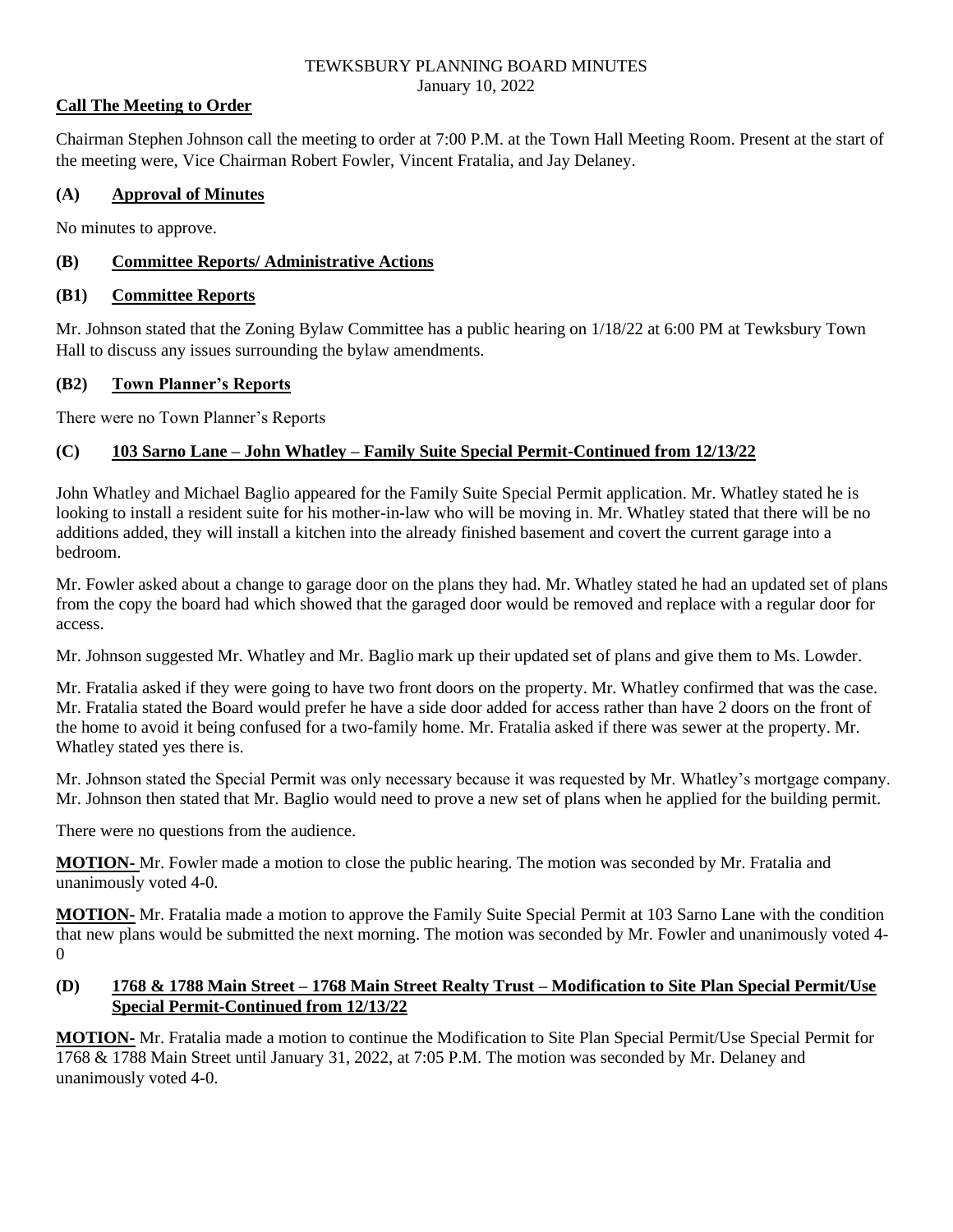# TEWKSBURY PLANNING BOARD MINUTES

January 10, 2022

## **(E) 30 East Street – Carolina Properties, LLC on behalf of Holden Irrevocable Trust – Site Plan Special Permit, Special Permit for the Town Center Overlay District and Groundwater Protection District-Continued from 12/13/22**

**MOTION-** Mr. Fratalia made a motion to continue Site Plan Special Permit, Special Permit for the Town Center Overlay District and Groundwater Protection District for 30 East Street until January 31, 2022, at 7:10 PM. The motion was seconded by Mr. Fowler and unanimously voted 4-0.

# **(F) Administrative Items**

# **(F1) 60 Highland View Road – Concept Plan Review**

Matt Hammer and Tony Beams appeared for the Concept Plan Review for 60 Highland View Road. Mr. Hammer stated that they are proposing a high-tech greenhouse facility which will incorporate robotics and sustainable technologies to grow perfect strawberries. Mr. Hammer stated the reasoning for choosing this location and provided details of the facility along with a PowerPoint packet.

Mr. Fratalia asked if they plan to proceed with the project if the ZBA does not grant the variance. Mr. Hammer stated that they will have to take a step back and discuss within the company how to proceed if that is the case. Mr. Fratalia then asked how many employees will be on site working. Mr. Beams stated they would have two robotics engineers there daily. Mr. Fratalia then asked where the entrance to the facility was located. Mr. Hammer stated that will be detailed on a later plan. When you are looking at the building there will be a door from the front side. Mr. Fratalia asked if they expect any contamination on site. Mr. Hammer stated the site ahs already been cleaned up. There will be a full 21E site assessment done on the property. A number of test pits have already been done with the town engineer and the soil looked good, there was no contamination visible. Mr. Fratalia asked if there was a plan for a buffer in place for the neighbors. Mr. Hammer stated they anticipate the nearest residential neighbor may request something like that so they will be in contact with them. Mr. Fratalia asked if they expect any solar bounce off of the greenhouse. Mr. Beams stated the greenhouse will be designed the concentrate the optics from the sunlight into it and they will supplement that with artificial LED lights.

Mr. Delaney asked if the equipment would be behind the solid wall shown in the plans or seen through the glass of the greenhouse. Mr. Beams stated that they refer to that area as the mechanical room. The mixing board, heating irrigation and the electrical control units would be there and will not be visible from the outside.

Mr. Johnson asked what they expect for sound. Mr. Hammer stated that greenhouses really don't make much noise. The loudest thing may be an air conditioning condenser. Mr. Beams then added the largest vehicle coming to and from the property would be a pickup truck to transport the strawberries.

Mr. Fratalia asked if they had any other facilities in the United States. Mr. Beams stated that this will be the first.

# **Old Business**

Mr. Fratalia stated that he missed the previous meeting regarding Whipple Road so he reached out to the Town Manager and Mr. Sadwick asking if he had any questions or concerns who he should direct them to. The town manager informed him that they were going to reduce the size of the plan. He will hold his comments and questions until he receives updated plans.

#### **New Business**

There was no New Business,

# **Correspondence**

There was no Correspondence.

# **Adjournment**

**MOTION-** Mr. Delaney made a motion to adjourn the meeting at 7:27 PM. The motion was seconded by Mr. Fowler and unanimously voted 4-0.

# **Approved on: February 14, 2022**